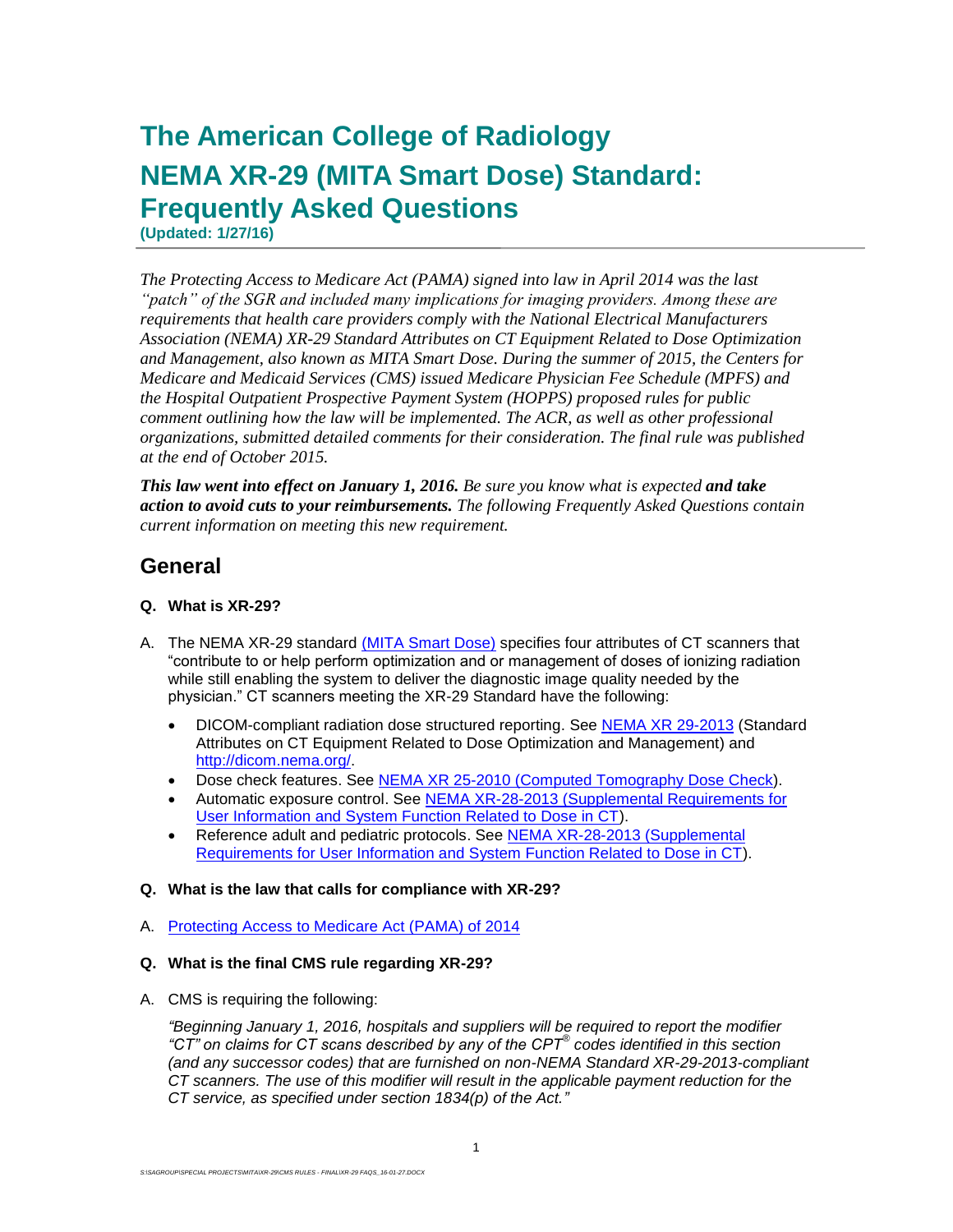Search on "XR-29" in the CMS document below to find the relevant rule and their response to public comments:

- Revisions to Payment Policies under the Physician Fee Schedule and Other Revisions to Part B for CY 2016 Medicare Physician Fee Schedule [\(https://s3.amazonaws.com/public](https://s3.amazonaws.com/public-inspection.federalregister.gov/2015-28005.pdf)[inspection.federalregister.gov/2015-28005.pdf\)](https://s3.amazonaws.com/public-inspection.federalregister.gov/2015-28005.pdf)
- **Q. What were the ACR comments to CMS regarding XR-29 in the proposed CMS rules?**
- A. Search on "XR-29" in the following ACR letters to find the relevant comments on the CMS proposed rules:
	- ACR comments on [2016 Medicare Physician Fee Schedule](http://www.acr.org/~/media/ACR/Documents/PDF/Economics/Medicare/MPFS%202016%20PR%20Comments%20FINAL%20(2).pdf)
	- [ACR comments on Hospital Outpatient Prospective Payment System](http://www.acr.org/~/media/ACR/Documents/PDF/Economics/HOPPS/2015/HOPPS%202016%20PR%20Comment%20Letter.pdf)

# **Applicability and Reimbursement**

#### **Q. What are the penalties for non-compliance with XR-29?**

A. On January 1, 2016, CT equipment not in compliance with *all four attributes* of the XR-29 Standard will be subject to a 5 percent per scan reduction. The reduction will increase to 15 percent January 1, 2017.

#### **Q. Where does the law apply?**

A. This penalty applies only to the *technical component* [and the technical component of the global fee] on diagnostic CT procedures billed in *imaging centers, physician offices and*  **hospital outpatient settings**. If a facility bills for both inpatient and outpatient CT scans on the same scanner, the reduction applies only to those scans billed as Medicare outpatient procedures. The policy does not affect scans billed under the hospital inpatient setting (including those at *critical access hospitals*).

### **Q. To what procedures does this law apply?**

- A. This penalty applies only to the *technical component* and the technical component of the global fee of the following diagnostic CT procedure CPT® codes:
	- 70450–70498
	- 71250–71275
	- $72125 72133$
	- 72191–72194
	- $73200 73206$
	- 73700–73706
	- $74150 74178$
	- $\bullet$  74261–74263
	- $75571 75574$
	- Any succeeding codes

These are diagnostic CT procedures that include head/brain, abdomen, pelvis, upper extremity, lower extremity, etc. CMS will maintain a list of codes subject to the "CT" modifier in the web supporting files for the annual rule.

#### **Q. Does the law apply to interventional radiology procedures on the CT scanner?**

A. No, the law does not apply to interventional radiology procedures performed on the CT scanner.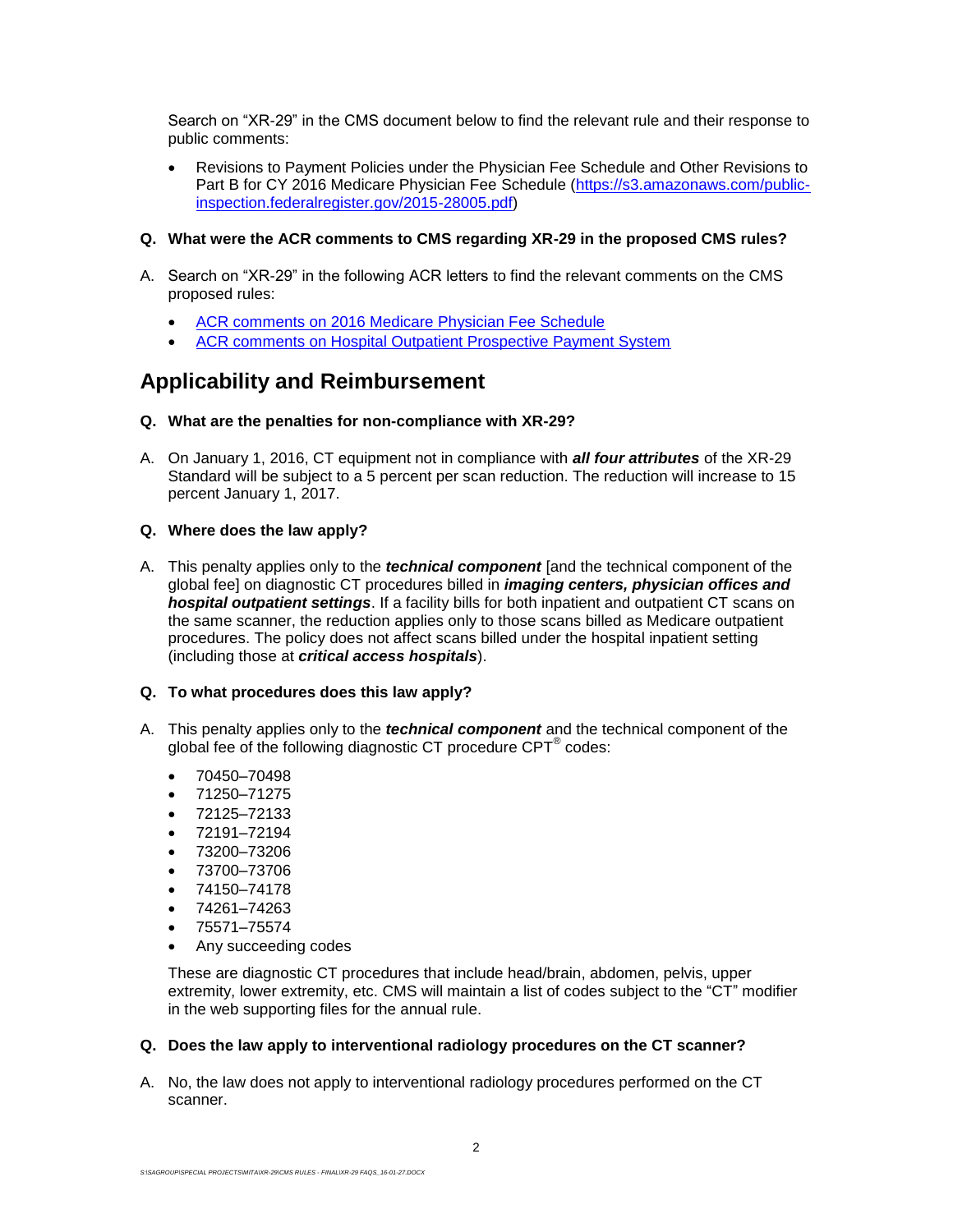#### **Q. Does the law apply to CT simulation for radiation therapy?**

A. No, the law does not apply to CT simulation for radiation therapy.

#### **Q. Does the law apply to PET/CT procedures?**

A. No, the law does not apply to PET/CT procedures. However, if the PET/CT scanner is used for *diagnostic CT studies and includes any of the CPT® codes listed above*, the law does apply.

#### **Q. How will imaging facilities be expected to document to CMS that their CT scanners do or do not comply with XR-29?**

A. CMS created the modifier "CT" (computed tomography services furnished using equipment that does not meet each of the attributes of the National Electrical Manufacturers Association (NEMA) XR-29-2013 standard) to assist practices in identifying noncompliant equipment. The rule specifies that:

*"Beginning January 1, 2016, hospitals and suppliers will be required to report the modifier "CT" on claims for CT scans described by any of the* CPT® *codes identified in this section (and any successor codes) that are furnished on non-NEMA Standard XR-29-2013 compliant CT scanners. The use of this modifier will result in the applicable payment reduction for the CT service*.*"* See [MLN Matters MM9250](https://www.cms.gov/Outreach-and-Education/Medicare-Learning-Network-MLN/MLNMattersArticles/Downloads/MM9250.pdf) for the official information from CMS.

#### **Q. How do you add the CT modifier to the technical component for noncompliant CT scanners when the facility bills globally?**

A. Append the "CT" modifier to the global charge to designate the procedure was performed on equipment that is noncompliant with the NEMA standard. Medicare Administrative Contractors will make the payment adjustment only to the technical component of the global charge.

According to [CMS Transmittal #3402:](https://www.cms.gov/Regulations-and-Guidance/Guidance/Transmittals/Downloads/R3402CP.pdf)

"*Effective for claims with dates of service January 1, 2016, through December 31, 2016, a 5 percent reduction applies to the technical component (and the technical component of the global fee) of the MPFS amount when the CT modifier is billed with the procedure codes…For a global procedure billed with modifier CT, contractors shall reduce the global fee schedule amount by an amount equal to 5 percent of the fee schedule amount for the TC only code."*

*"Effective for claims with dates of service on or after January 1, 2017, a 15 percent reduction applies to the technical component (and the technical component of the global fee) of the MPFS amount when the CT modifier is billed with the procedure codes…For a global procedure billed with modifier CT, contractors shall reduce the global fee schedule amount by an amount equal to 15 percent of the fee schedule amount for the TC only code."*

- **Q. What if our facility or practice equipment is not XR-29 compliant and we do not report modifier "CT?"**
- A. If modifier "CT" is not appropriately assigned on the claim form to designate a procedure performed on equipment not in compliance with XR-29, Medicare will pay the full allowed amount. Once Medicare identifies an overpayment has been made, *the overpayment amount becomes a debt owed to the Federal government*. [Civil monetary penalties](https://www.cms.gov/Outreach-and-Education/Medicare-Learning-Network-MLN/MLNProducts/downloads/OverpaymentBrochure508-09.pdf) may apply if you know of an overpayment and do not properly report and return it.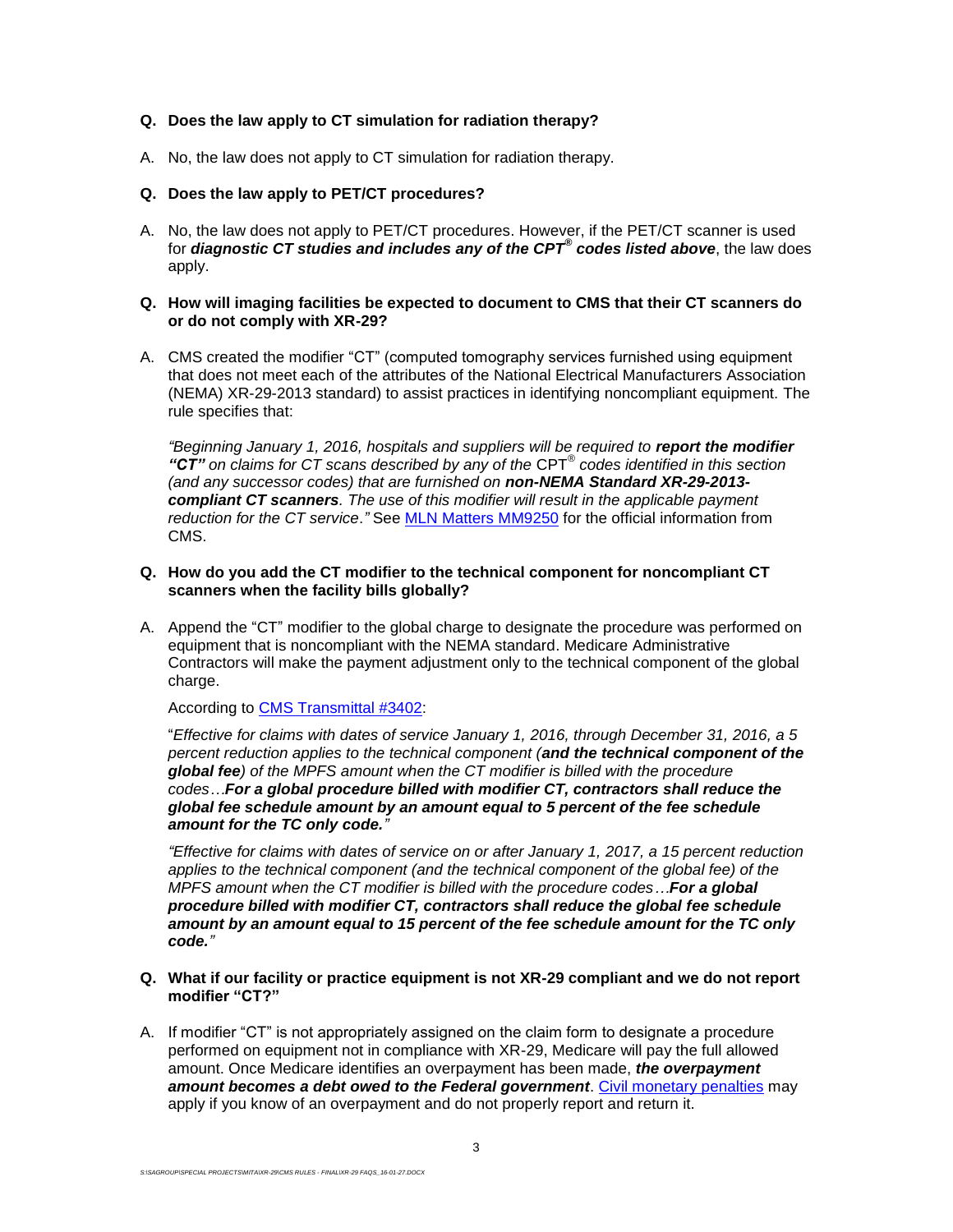The ACR highly encourages all practices with CT equipment to check their equipment for compliance and update equipment as necessary to become compliant. If noncompliant XR-29 equipment is used, ensure modifier "CT" is assigned to indicate to CMS the procedure was not consistent with the NEMA XR-29 CT equipment standard.

#### **Q. How will noncompliance with XR-29 standards be verified?**

A. According to the Medicare Claims Processing Manual, Chapter 12 – Physician/Nonphysician Practitioners, (issue 1-6-16) 20.4.7:

*"The statutory provision requires that information be provided and attested to by a supplier and a hospital outpatient department that indicates whether an applicable CT service was furnished that was not consistent with the NEMA CT equipment standard...The statutory provision also provides that such information shall be verified, as appropriate, as part of the periodic accreditation of suppliers under SSA section 1834(e) and hospitals under SSA section 1865(a)."* (See [CMS Transmittal #3402,](https://www.cms.gov/Regulations-and-Guidance/Guidance/Transmittals/Downloads/R3402CP.pdf) section 20.4.7.)

#### **Q. Our facility is accredited in CT with the ACR. How will ACR verify that our CT scanners do or do not comply with the XR-29 standards?**

A. The statutory provision for XR-29 provides that "such information shall be verified, as appropriate, as part of the periodic accreditation of suppliers under SSA section 1834(e) and hospitals under SSA section 1865(a)." (See [CMS Transmittal #3402,](https://www.cms.gov/Regulations-and-Guidance/Guidance/Transmittals/Downloads/R3402CP.pdf) section 20.4.7.) Under the MIPPA regulations, accrediting organizations must perform unannounced site surveys to validate compliance with accreditation criteria. The ACR will verify that your CT scanners do or do not comply with the XR-29 standards during this site visit by requesting to see a "Certificate of Compliance" for each unit that meets the XR-29 standards. Be sure to have this documentation available for your surveyor. See [05-Prepare for Site Visits](http://www.acraccreditation.org/Modalities/CT) for a toolkit to help you prepare for these surveys.

#### **Q. Must our CT scanner meet the XR-29 standards in order to achieve accreditation with the ACR?**

- A. No. The ACR does not require that your CT scanner meet the XR-29 standards in order to achieve accreditation. (See the [CT Accreditation Program Requirements](http://www.acraccreditation.org/~/media/Documents/CT/Requirements.pdf?la=en) for complete information on achieving accreditation with the ACR.)
- **Q. Our facility has two different CT scanners: one is compliant and one is not upgradable to become compliant. Will reimbursement for all CT scans performed at the facility be reduced or just those specifically performed on the non-complaint scanner?**
- A. Reimbursement will only be reduced for applicable CT examinations performed on the noncompliant CT scanner that are designated by modifier "CT." In order to ensure that only procedures performed on noncompliant units will be marked for reduction, facilities will need to modify their internal procedures so that the correct modifier is submitted for noncompliant machines. In order to receive full reimbursement for all applicable CT exams performed, *all* CT scanners within a facility will need to comply with XR-29.

#### **Q. If a hospital bills for both outpatient and inpatient CT scans done on a scanner located in the hospital, would the hospital be penalized for both outpatient and inpatient procedures performed on the noncompliant equipment?**

A. When a hospital bills for both outpatient and inpatient CT scans performed on a scanner located in a hospital, the payment reduction would apply only to those scans billed as outpatient examinations with modifier "CT," regardless of the exact physical location of the CT scanner.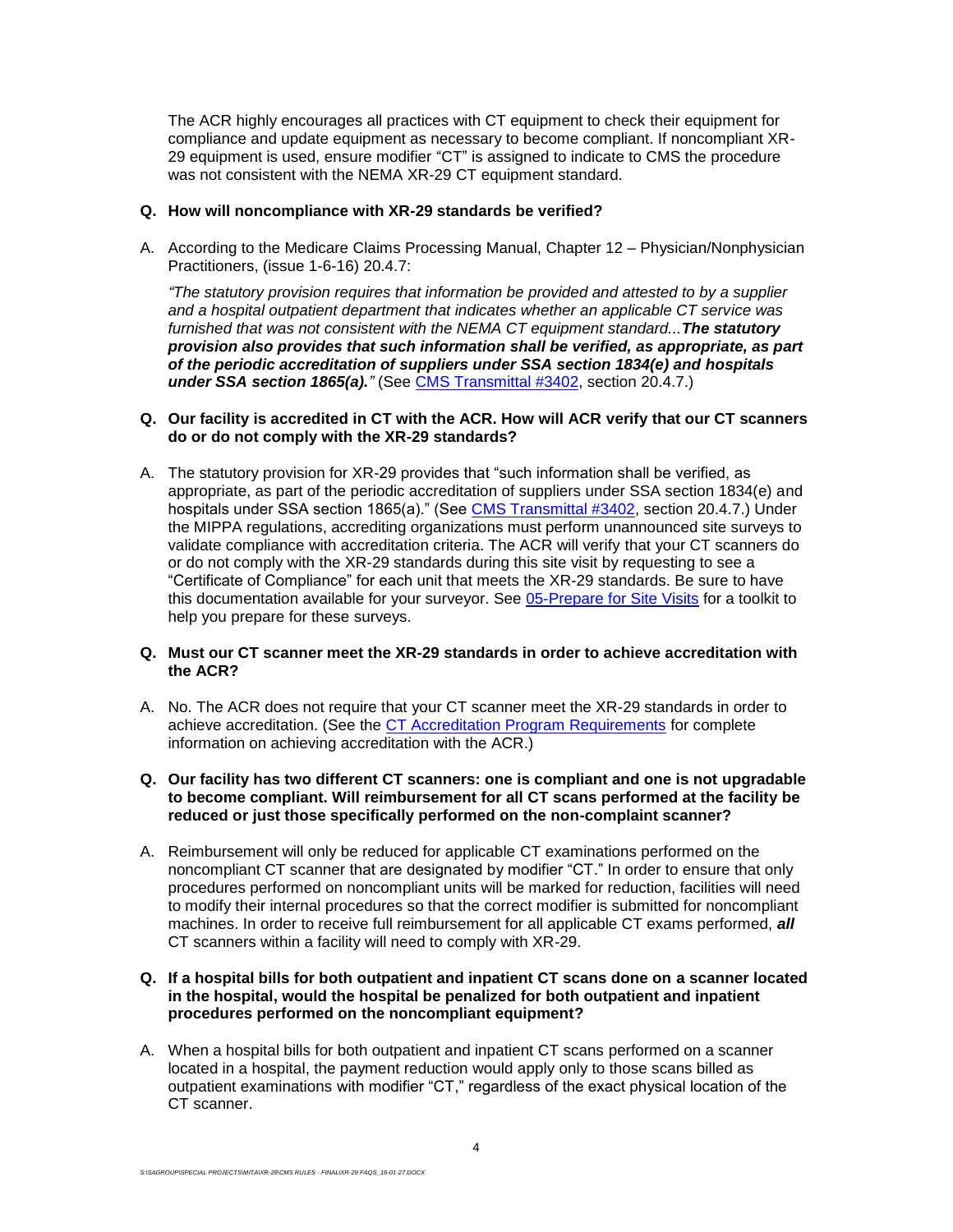#### **Q. If a noncompliant CT scanner is replaced in March 2016 with a new, XR-29-compliant scanner, will the facility only receive a 5 percent per scan reduction in reimbursement from January to March 2016?**

A. Yes. Reimbursement will be reduced by 5 percent per scan for all applicable CT examinations performed on the noncompliant CT scanner from January to March 2016. The facility should receive full reimbursement for applicable CT examinations performed on the new, XR-29-compliant CT scanner after March 2016.

#### **Q. Can the patient be held responsible for the reduction in payment by Medicare?**

- A. No, the Medicare beneficiary is not liable for the payment reduction applied to procedures performed on noncompliant CT equipment.
- **Q. Does the XR-29 penalty affect reimbursement for patients on state Medicaid programs?**
- A. No. XR-29 only applies to Medicare.
- **Q. Does ACR know how non-Medicare insurances (e.g., HMOs, PPOs, Medicare Replacement Plans, and commercial) will treat CT scans that are noncompliant with XR-29? Are they planning on following Medicare's lead and lowering reimbursement rates?**
- A. At this time, we are not aware of any commercial plans that are following the XR-29 Medicare mandate. The ACR's Managed Care Network will monitor this and provide information on our website should this change.
- **Q. What agency do we submit the dose report to? Does the report have to come straight from our scanner to a computer?**
- A. There is no requirement to submit a dose report to any agency.

# **Equipment Compliance and Features**

- **Q. How can I determine if my CT scanner is compliant with XR-29?**
- A. To determine if your CT equipment complies with the NEMA XR-29 standard, please contact your CT scanner's manufacturer. You should also visit your manufacturer's XR-29 Vendor Certification Web Portal on the [MITA Smart Dose](http://www.medicalimaging.org/policy-and-positions/mita-smart-dose/) website to download verification of compliance.
- **Q. Our CT scanner manufacturer has informed us that they are unable to upgrade our scanner so that it is compliant with XR-29. May we modify our CT scanner with a commercial 3rd party solution to meet XR-29 compliance?**
- A. Possibly. There are several issues to consider and confirm before committing to  $3<sup>rd</sup>$  party upgrades. For example, will the  $3<sup>rd</sup>$  party solution enable compliance with all four features of XR-29?
	- DICOM-compliant radiation dose structured reporting
	- Dose check features
	- Automatic exposure control
	- Reference adult and pediatric protocols